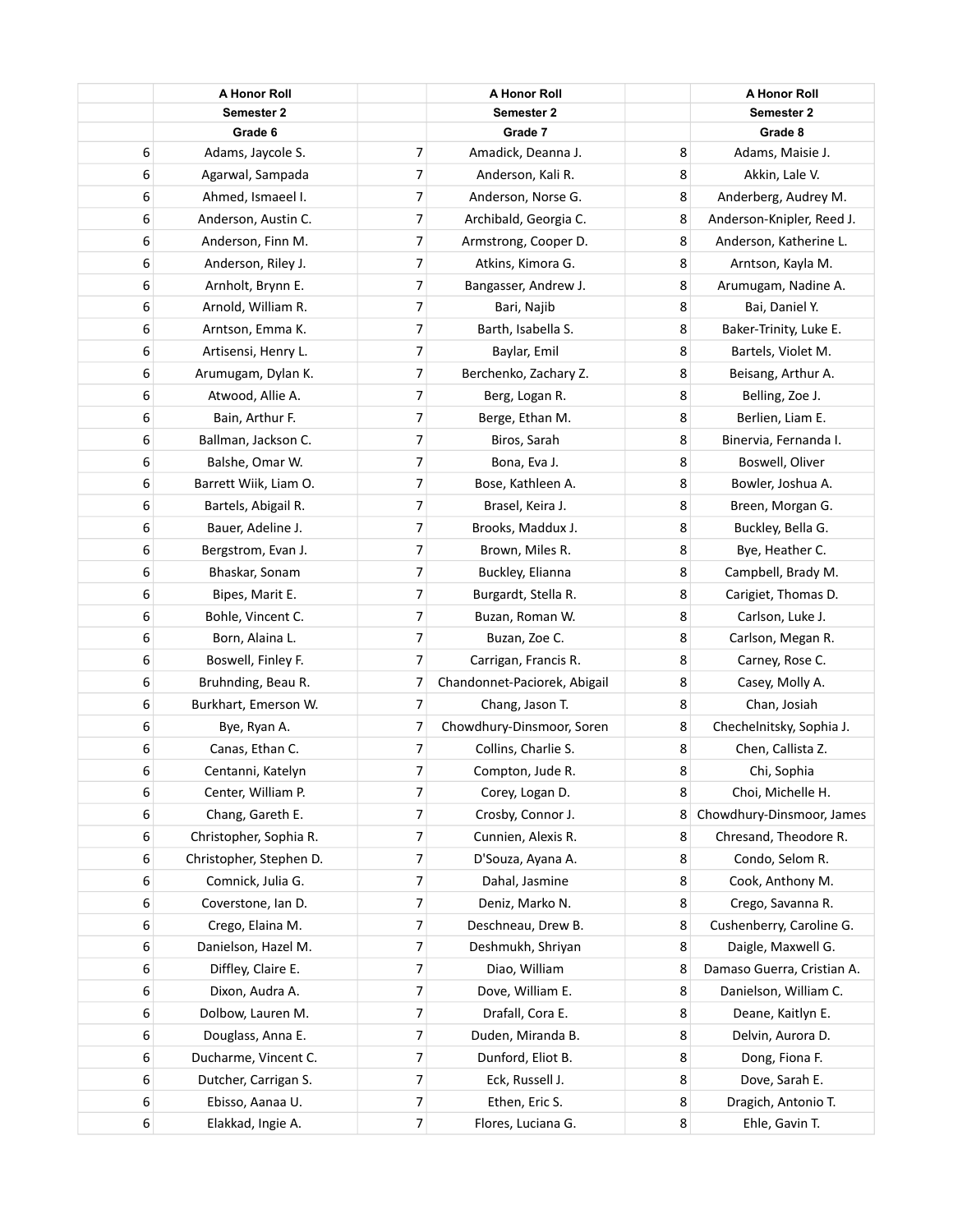| 6 | Erickson, Elin J.        | 7 | Fonkoue, Nouma M.         | 8 | Ehrich, Courtney M.      |
|---|--------------------------|---|---------------------------|---|--------------------------|
| 6 | Ewing, Calder T.         | 7 | Fountaine, Sydney M.      | 8 | Ewald, Justine O.        |
| 6 | Ewing, Judah T.          | 7 | Freudenwald, Laura J.     | 8 | Fields, Brooklyn A.      |
| 6 | Fast, Nathan I.          | 7 | Gahie, Satya G.           | 8 | Fields, Riley R.         |
| 6 | Fields, Casey J.         | 7 | Geht, Audrey T.           | 8 | Floeder, Rose A.         |
| 6 | Gao, Jack M.             | 7 | Gisemba, Patience K.      | 8 | Frankson, Theodora B.    |
| 6 | Geer, Savannah M.        | 7 | Gordon, Rachel M.         | 8 | Fuller, Micah            |
| 6 | Gehrig, Sam W.           | 7 | Grindheim, Benjamin J.    | 8 | Gayner, Levi Z.          |
| 6 | Gentry, Cora H.          | 7 | Grottodden, Collin J.     | 8 | Goralski, Ryan T.        |
| 6 | Gonzalez, Payce M.       | 7 | Gruman, Guinevere V.      | 8 | Grace, Clara S.          |
| 6 | Gorzek, Kara R.          | 7 | Hagen, Grace I.           | 8 | Graf, Aidan M.           |
| 6 | Goyat, Yaduveer          | 7 | Haller, Emmett J.         | 8 | Grape, Matthew T.        |
| 6 | Graf, Gordon P.          | 7 | Halverson, Audrey N.      | 8 | Grelling, Alianne A.     |
| 6 | Grape, Joseph T.         | 7 | Hamilton, Riley A.        | 8 | Gronert, Lauren A.       |
| 6 | Greaves, Brooke A.       | 7 | Hammerbeck, Olen M.       | 8 | Grose, Abigail M.        |
| 6 | Greene, Kasen T.         | 7 | Handelsman, Benjamin J.   | 8 | Hack, Ethan L.           |
| 6 | Grelling, Keira A.       | 7 | Hanford, Caitlin M.       | 8 | Haggerty, Lia A.         |
| 6 | Gu, Peter Z.             | 7 | Happel, Rylan H.          | 8 | Hanson, Elliot J.        |
| 6 | Gupta, Naina             | 7 | Hartzell, Dominic R.      | 8 | Harren, Vivian R.        |
| 6 | Gupta, Shreyasi          | 7 | Haryn, Elliot J.          | 8 | Hartzell, Xavier R.      |
| 6 | Haag, Oliver T.          | 7 | Haryn, Evan T.            | 8 | He, Selina               |
| 6 | Hack, Colette A.         | 7 | Hawkins, Isabelle N.      | 8 | Heath-Hlavacek, Jadyn E. |
| 6 | Hansen, Maxwell D.       | 7 | Hayek, Anna R.            | 8 | Heilman, Emmett O.       |
| 6 | Hanson, Charlotte L.     | 7 | Heineman, Ashlyn M.       | 8 | Hermes, Christopher J.   |
| 6 | Hartzell, Jasper P.      | 7 | Heller-Lopez, Giovanna N. | 8 | Higgins, Conrad M.       |
| 6 | Hastreiter, Savanah E.   | 7 | Hemming, Henry D.         | 8 | Higley, Andrew A.        |
| 6 | Heath, Jordan T.         | 7 | Henry, Benjamin R.        | 8 | Hillestad, Jama H.       |
| 6 | Helmer, Silas J.         | 7 | Higgins, Bettina J.       | 8 | Hokanson, Kaden R.       |
| 6 | Henderson, Joshua T.     | 7 | Hinkel, Luke C.           | 8 | Hollister, Alysse M.     |
| 6 | Henderson, Maya S.       | 7 | Hoerneman, Maxwell J.     | 8 | Horn, Noah M.            |
| 6 | Hendrickson, Victoria A. | 7 | Hollister, Colin N.       | 8 | Hubbard, Joseph P.       |
| 6 | Hermes, Grant E.         | 7 | Horn, Nolan A.            | 8 | Hursh, Paige E.          |
| 6 | Herr, Linkin J.          | 7 | Horton, Dominic R.        | 8 | Iverson, Isaiah J.       |
| 6 | Hilbert, Braeden         | 7 | Horton, Luke D.           | 8 | Jacob, Joshua E.         |
| 6 | Holly Wells, Riley T.    | 7 | Huang, Jessica R.         | 8 | Johnson, Anders P.       |
| 6 | Howard, Madelyn J.       | 7 | Ideker, Tristan M.        | 8 | Kappers, Isak D.         |
| 6 | Hu, Olivia W.            | 7 | Isabel, Alexander D.      | 8 | Kath, Ryan J.            |
| 6 | Jackman, Mavick          | 7 | Isik, Ihsan N.            | 8 | Kavathekar, Jayna S.     |
| 6 | Jaswal, Shaurya          | 7 | Jarvi, Bennett G.         | 8 | Keeley, Shelby V.        |
| 6 | Jayadev, Disha M.        | 7 | Javed, Aishah M.          | 8 | Kelly, Nora              |
| 6 | Johansen, Ahnna K.       | 7 | Johnson, Annika K.        | 8 | Kirubakeren, Ella J.     |
| 6 | Johnson, Noah M.         | 7 | Johnson, Emily P.         | 8 | Klein, Emery W.          |
| 6 | Kangas, Eva              | 7 | Johnson, Preston T.       | 8 | Ko, Ryeongjun            |
| 6 | Kaur, Harnoor            | 7 | Johnson, Sarah A.         | 8 | Koons, Beckett E.        |
| 6 | Kelly, Violet J.         | 7 | Jude, Tanner H.           | 8 | Kovarik, Oliver C.       |
| 6 | Keyes, Josephine L.      | 7 | Kautt, Olivia M.          | 8 | Lange, Abigail L.        |
| 6 | Khaled, Esa J.           | 7 | Khaled, Jibreel A.        | 8 | Lanore, Avery J.         |
| 6 | Khan, Hamid Z.           | 7 | Khurana, Kashika          | 8 | Lawrence, Ben N.         |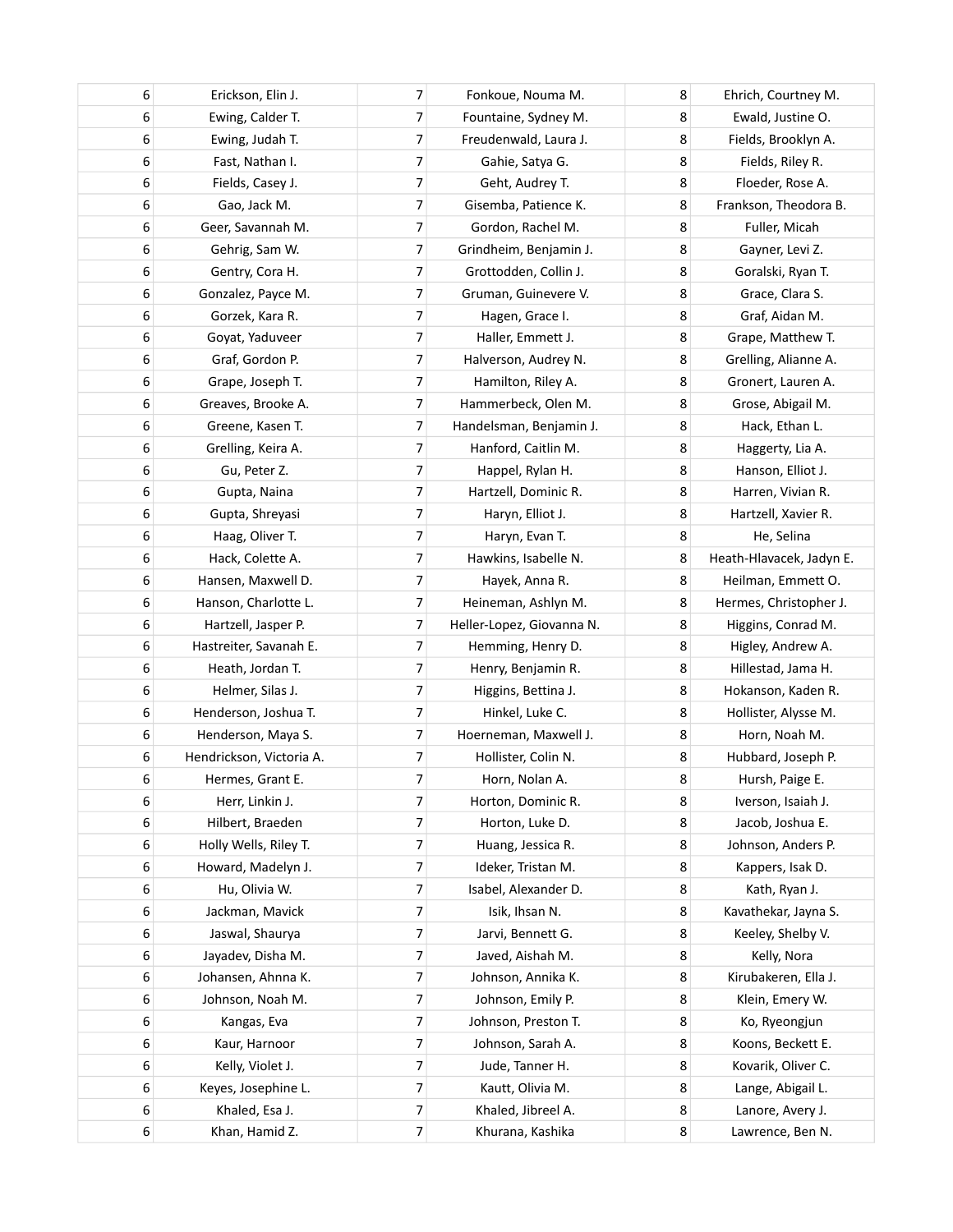| 6 | Kharidehal, Shiven     | 7 | Kim, Jueun                 | 8 | Ledesma, Malena D.    |
|---|------------------------|---|----------------------------|---|-----------------------|
| 6 | Khatiwoda, Prabhat     | 7 | Kirkman, Ella C.           | 8 | Lee, Annika M.        |
| 6 | Kim, Christine         | 7 | Kirubakeren, Noah H.       | 8 | Lee, Ivy T.           |
| 6 | Kim, Juyoung           | 7 | Kolasa, Anna M.            | 8 | Liang, Mason M.       |
| 6 | Koch, Gabriel F.       | 7 | Konobeck, Abigail G.       | 8 | Liiste, Megan A.      |
| 6 | Koch, Katherine B.     | 7 | Kopacz, Luca W.            | 8 | Liu, Alicia X.        |
| 6 | Kovarik, Sylvia R.     | 7 | Kostolnik, Emma G.         | 8 | Liu, John Z.          |
| 6 | Krzmarzick, Charles R. | 7 | Krum, Natalie R.           | 8 | Longe, Charlotte M.   |
| 6 | Larsen, Samuel D.      | 7 | Krzmarzick, Henry J.       | 8 | Lu, Benjamin          |
| 6 | Leach, Ellen R.        | 7 | Kusterman, Grace E.        | 8 | Lu, Michael K.        |
| 6 | Leitch, Owen M.        | 7 | Lakhani, Ayaan I.          | 8 | Madden, Grace E.      |
| 6 | Leopold, Kadence G.    | 7 | Leafblad, Ingrid E.        | 8 | Malgi, Ruhi A.        |
| 6 | Li, Eric C.            | 7 | Leana-Thao, Siri F.        | 8 | Maloney, Naomi L.     |
| 6 | Liston, Anna S.        | 7 | Lee, Abel D.               | 8 | Manning, Karen N.     |
| 6 | Lloyd, Hampton S.      | 7 | Lesetmoe, Owen L.          | 8 | Maradiaga, Ana M.     |
| 6 | Loehrke, Anya R.       | 7 | Lewis, Parker E.           | 8 | Martinez, Miles       |
| 6 | Loween, Drew S.        | 7 | Liechty, Zachary B.        | 8 | Matthies, Olivia J.   |
| 6 | Ma, Justin             | 7 | Lightbody, Luke D.         | 8 | McKinnon, Lydia F.    |
| 6 | Machhar, Elvis S.      | 7 | Lutsey, Victoria F.        | 8 | McVean, Joseph R.     |
| 6 | Madden, Emma I.        | 7 | Maas, Carah M.             | 8 | Metz, Taylor K.       |
| 6 | Madden, Nicholas J.    | 7 | Magaling, Zareena V.       | 8 | Meyer, Voyta G.       |
| 6 | Madison, Logan R.      | 7 | Makin, Saina               | 8 | Miller, Jaelie K.     |
| 6 | Mahoney, Mia A.        | 7 | Mares, Alexander           | 8 | Miller, McKenna N.    |
| 6 | Maille, Grayson        | 7 | Martinez Morris, Liliana   | 8 | Mitchell, Jaidan N.   |
| 6 | Marshall, Oliver G.    | 7 | Melton Lundeen, Sidney A.  | 8 | Monge, Claire E.      |
| 6 | Martineau, Sophia A.   | 7 | Miller, Brett C.           | 8 | Mugisa, Benjamin K.   |
| 6 | Maylone, Evan N.       | 7 | Miller, Hunter L.          | 8 | Natamai, Jaiesh D.    |
| 6 | Mazuelas, Elsa G.      | 7 | Muhlstein, Olivia M.       | 8 | Nayak, Adhi U.        |
| 6 | McCreary, Jonas W.     | 7 | Musunuri, Sri L.           | 8 | Needham, Esme A.      |
| 6 | Meier, Waylon E.       | 7 | Nacusi, Nicolas A.         | 8 | Nelson, Garrett A.    |
| 6 | Mettner, Ava J.        | 7 | Nguyen, Selena L.          | 8 | Notch, Christopher R. |
| 6 | Miller, Adelaide R.    | 7 | Nyholm, Emery              | 8 | Nystrom, Ivy J.       |
| 6 | Miller, Bradon J.      | 7 | Nystrom, Molly J.          | 8 | Oertel, Alyssa L.     |
| 6 | Murray, Erin M.        | 7 | O'Brien, Krista G.         | 8 | Oh, Sean Y.           |
| 6 | Murray, Jenna A.       | 7 | O'Connell, Sierra R.       | 8 | Olhoft, Sofie D.      |
| 6 | Myhran, Kaia G.        | 7 | Ochs, Kaylin J.            | 8 | Olson, David W.       |
| 6 | Nambiar, Nandana S.    | 7 | Ollendick, Jackson R.      | 8 | Overbo, Olivia A.     |
| 6 | Nath, Aarav            | 7 | Palacios Roque, Adriana C. | 8 | Park, David           |
| 6 | Nead, Bennett M.       | 7 | Pan, Tiffany X.            | 8 | Pattanaik, Suraj      |
| 6 | Needham, Milo J.       | 7 | Pape, Mason C.             | 8 | Phillips, Anna L.     |
| 6 | Neiwert, Lucy A.       | 7 | Passaro, Isabella G.       | 8 | Pillai, Krisha        |
| 6 | Nelson, Halden T.      | 7 | Patel, Jay                 | 8 | Poecher, Finja M.     |
| 6 | Nerland, Jonathan J.   | 7 | Patnayak, Sejal            | 8 | Pohlman, Ian F.       |
| 6 | Nofal, Kareem          | 7 | Peacock, Brady R.          | 8 | Prasanna, Pranav      |
| 6 | O'Toole, Cassidy L.    | 7 | Pechaver, Katelyn D.       | 8 | Prosen, Campbell L.   |
| 6 | Oertel, Lauren P.      | 7 | Pignatello, Zoe E.         | 8 | Prudhomme, Natalie L. |
| 6 | Officer, Nathan M.     | 7 | Pin-Mene, Sithsovann S.    | 8 | Raheja, Aarav         |
| 6 | Olhoft, Sydne E.       | 7 | Pounds, Mackenzie M.       | 8 | Ratfield, Haydyn L.   |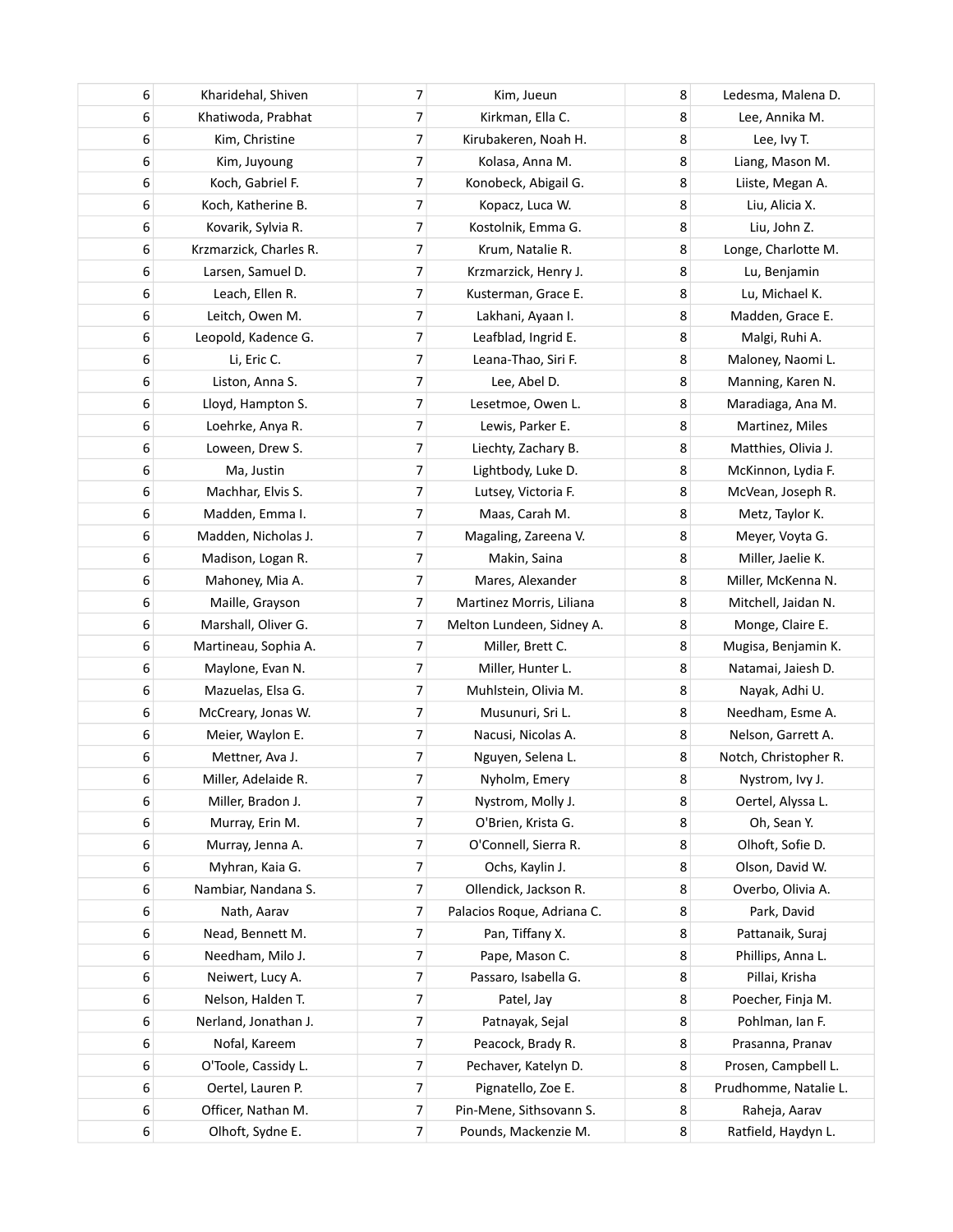| 6 | Olsen, Whitney L.           | 7                        | Prussing, Caden D.     | 8 | Reilly, Evangeline S.    |
|---|-----------------------------|--------------------------|------------------------|---|--------------------------|
| 6 | Olson, Grace E.             | 7                        | Pundsack, Evan A.      | 8 | Riedel, Lauren H.        |
| 6 | Olson, Jacob J.             | 7                        | Quackenbush, Thomas W. | 8 | Rizvi, Nabeeha           |
| 6 | Pan, Tiger X.               | 7                        | Quevedo, Jacobo R.     | 8 | Russell, Elizabeth       |
| 6 | Parker, Addison D.          | 7                        | Quinn, Avery J.        | 8 | Saarinen, Elle M.        |
| 6 | Peloquin, Mikenna H.        | 7                        | Ramisetty, Divyansh S. | 8 | Sattar, Nadyne I.        |
| 6 | Pericharla, Ruthwika Sai N. | 7                        | Richter, Leighton N.   | 8 | Sawyer, Ayla C.          |
| 6 | Perkins, Reid M.            | 7                        | Riley-Salo, Sophia M.  | 8 | Schmitt, Hailey B.       |
| 6 | Persuitti, Colt G.          | 7                        | Roncari, Sienna L.     | 8 | Schnarr, Benjamin D.     |
| 6 | Peterson, Adeline B.        | 7                        | Roy, Rishika           | 8 | Schneider, Madeline C.   |
| 6 | Peterson, Liliana E.        | 7                        | Saari, Ethan R.        | 8 | Scholl, Scarlett M.      |
| 6 | Pitchford, Teegan M.        | 7                        | Saarinen, Eve I.       | 8 | Schultz, Cullen T.       |
| 6 | Podbelski, Max K.           | $\overline{\mathcal{I}}$ | Safi, Toleen A.        | 8 | Schwickerath, Calvin J.  |
| 6 | Porisch, Colin A.           | 7                        | Saha, Aryan            | 8 | Schwieters, Zoe K.       |
| 6 | Prabhu, Malavika M.         | 7                        | Sanny, Lucas J.        | 8 | Serr, Hannah K.          |
| 6 | Quarberg, Emma R.           | 7                        | Sastry, Siddhardha T.  | 8 | Serr, Joshua N.          |
| 6 | Quick, Charles              | 7                        | Schultz, Eliana R.     | 8 | Sharara, Salma           |
| 6 | Qureshi, Tiffany L.         | 7                        | Schweyer, Jeremy T.    | 8 | Sharma, Kashvi           |
| 6 | Ratfield, Gavin R.          | 7                        | Shaw, Benjamin T.      | 8 | Sharma, Sidharth         |
| 6 | Rech, Johann H.             | 7                        | Smyth, Hailey J.       | 8 | Shi, Isabella J.         |
| 6 | Refsell, Hazel L.           | 7                        | Snider, Isaac C.       | 8 | Shrom, Kayleigh H.       |
| 6 | Robertson, Audrey           | 7                        | Stark, Peter J.        | 8 | Siechen, Joshua R.       |
| 6 | Romero Melgarejo, Sophia I. | 7                        | Stenzel, Audrey E.     | 8 | Simon, Liam M.           |
| 6 | Royer, Elle M.              | 7                        | Stepnowski, John D.    | 8 | Sinkula, Lydia M.        |
| 6 | Rufus-Okomhanru, Jemmimah   | 7                        | Swanson, Makenna R.    | 8 | Slominski, Owen D.       |
| 6 | Russell, Benjamin S.        | 7                        | Swenson, Anders R.     | 8 | Smith, Bennett T.        |
| 6 | Ruzek, Walker A.            | 7                        | Swenson, Soren D.      | 8 | Sonner, Liam T.          |
| 6 | Safi, Reem M.               | $\overline{7}$           | Thill, Ruby L.         | 8 | Stefanik, Gianna M.      |
| 6 | Sartori, Rowan E.           | 7                        | Tischler, Ella G.      | 8 | Stern, Mia M.            |
| 6 | Saukko, Summer I.           | 7                        | Tiwari, Ananya         | 8 | Stone, Treyton S.        |
| 6 | Saunders, Kaeden J.         | 7                        | Tracy, Madilyn S.      | 8 | Stonehouse, Christina R. |
| 6 | Sawyer, Patrick J.          | 7                        | Tyvoll, Nathanael J.   | 8 | Stumne, Sophie A.        |
| 6 | Schmidt, Easton W.          | 7                        | Urriola, Abigail P.    | 8 | Sutherland, Valarie M.   |
| 6 | Schulze, Lily A.            | 7                        | Vermilyea, Edward J.   | 8 | Taher, Saniyah R.        |
| 6 | Schwartz, Annika J.         | 7                        | Vizecky, Andrew L.     | 8 | Tanner, Zoe C.           |
| 6 | Severson, Cora              | 7                        | Vogelaar, Greyson A.   | 8 | Tebbe, Cormac J.         |
| 6 | Sheets, Aiyana M.           | 7                        | Wald, Delaney J.       | 8 | Thao, Cassy              |
| 6 | Shimi, Nathanael T.         | 7                        | Walseth, Tobias D.     | 8 | Then, Grayson L.         |
| 6 | Simon, Amelia K.            | 7                        | Wang, Austin C.        | 8 | Tilstra, Chloe A.        |
| 6 | Simone, Henry J.            | 7                        | Wang, Tingyun K.       | 8 | Tomas, Charles S.        |
| 6 | Sinkula, Eliana C.          | 7                        | Wark, Kate E.          | 8 | Tomas, Samuel J.         |
| 6 | Slade, Zoe A.               | 7                        | Webster, Madeline G.   | 8 | Torgerson, Emma E.       |
| 6 | Slosson, James K.           | 7                        | Weiger, Molly M.       | 8 | Tran, Cayden T.          |
| 6 | Smiricinschi, Victoria      | 7                        | Whitehill, Taylor M.   | 8 | Truong, Kayla            |
| 6 | Sorman, Liang X.            | 7                        | Worrall, Andrew T.     | 8 | Untura, Vasile           |
| 6 | Spann-Crespo, Luna A.       | 7                        | Wymer, Lana J.         | 8 | Van Cleave, Eleni M.     |
| 6 | Sparks, Samuel G.           | 7                        | Yang, Kevin            | 8 | Veronque, Emman Gabriel  |
| 6 | Spector, Aziah R.           | $\overline{7}$           | Ye, Brayden N.         | 8 | Wahlstrand, Rory C.      |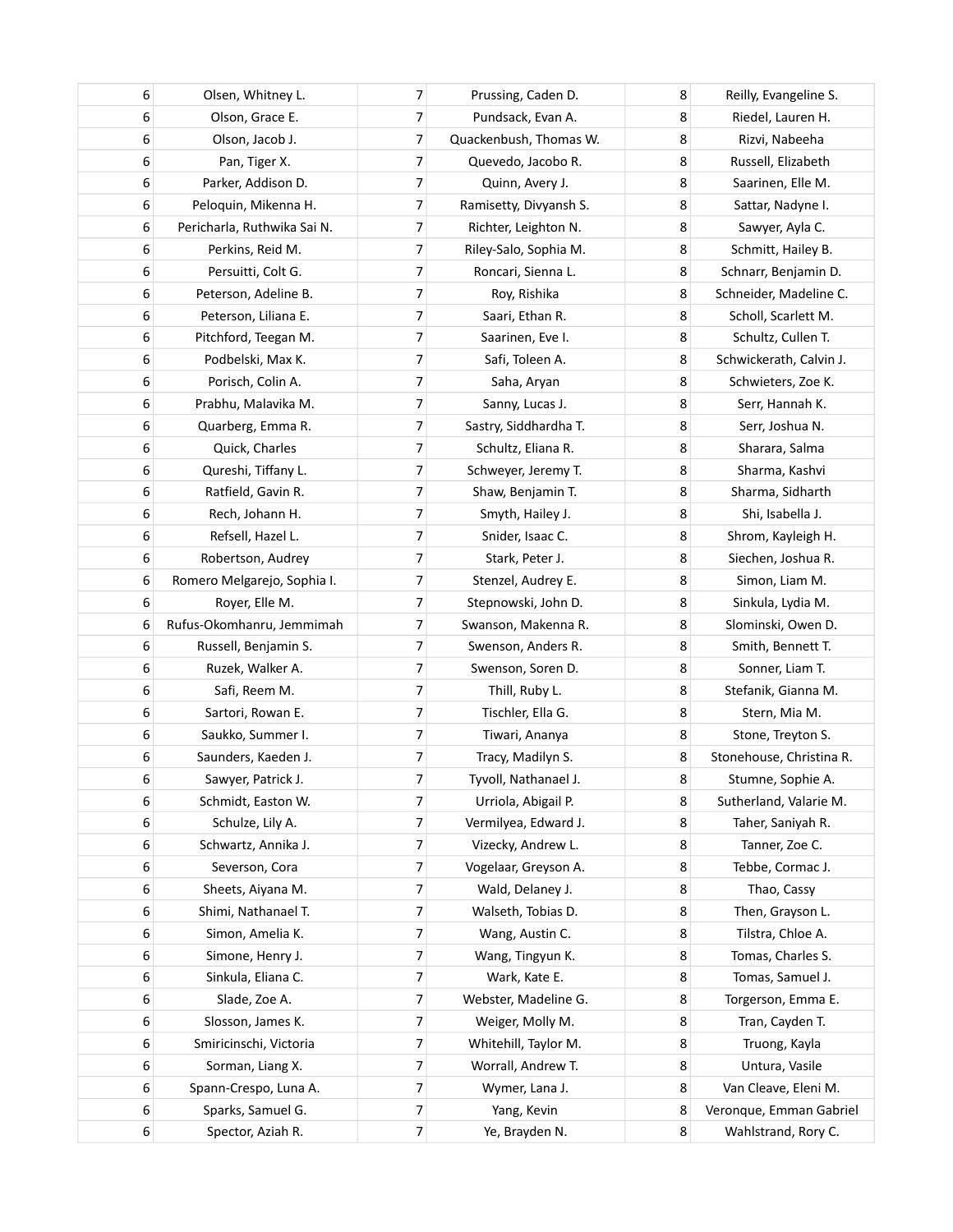| 6 | Sroka, Benjamin T.           | 7                        | Yee Yick, Nathan   | 8 | Walker, Kaitlyn          |
|---|------------------------------|--------------------------|--------------------|---|--------------------------|
| 6 | Stai, Kira R.                | $\overline{\mathcal{I}}$ | Yerich, Elodie R.  | 8 | Walton, Anika J.         |
| 6 | Steinbach, Eli A.            | $\overline{\mathcal{I}}$ | Young, Bennett C.  | 8 | Ward, Maris H.           |
| 6 | Steiner, Zoe L.              | 7                        | Zarou, Zeyad O.    | 8 | Weinhagen, Bradley M.    |
| 6 | Stenlund, Michael K.         | 7                        | Zernicke, Faith A. | 8 | Wendland, John M.        |
| 6 | Sterk-Ciresi, Luca N.        | 7                        | Zhao, Thomas Z.    | 8 | Wheeler, Alexis S.       |
| 6 | Stern, Cailyn E.             | 7                        | Zou, Samuel W.     | 8 | Wheeler, Beckham S.      |
| 6 | Stickney-Jafvert, Cecilia L. | $\overline{7}$           | Zunker, Maya J.    | 8 | Wiens Heinsohn, Carly M. |
| 6 | Straka, Lacey K.             |                          |                    | 8 | Wilkes, Soren            |
| 6 | Suarez-Jaimes, Alejandro     |                          |                    | 8 | Wilmeth, Jeriah R.       |
| 6 | Surve, Ishaan A.             |                          |                    | 8 | Wilson, Carl H.          |
| 6 | Swan, Giada S.               |                          |                    | 8 | Wing, Allison E.         |
| 6 | Swanson, Anders K.           |                          |                    | 8 | Winters, Catherine P.    |
| 6 | Swanson, Annika K.           |                          |                    | 8 | Wirrer, Ryan S.          |
| 6 | Tesfaye, Sikule B.           |                          |                    | 8 | Wise, June Y.            |
| 6 | Thao, Johnrry L.             |                          |                    | 8 | Wood, Grant J.           |
| 6 | Then, Holden E.              |                          |                    | 8 | Wood, Vada M.            |
| 6 | Tilstra, Nora C.             |                          |                    | 8 | Wu, Amy Z.               |
| 6 | Trotter, Olivia J.           |                          |                    | 8 | Wyffels, Luke G.         |
| 6 | Tufa, Utaa                   |                          |                    | 8 | Xiong, Drisa             |
| 6 | Ulvenes, Rylan J.            |                          |                    | 8 | Xiong, Thomas M.         |
| 6 | Vashishtha, Vedant           |                          |                    | 8 | Xu, Harry K.             |
| 6 | Venugopal, Diya              |                          |                    | 8 | Yang, Eric Z.            |
| 6 | Villberg, Eerik J.           |                          |                    | 8 | Yang, Hannah H.          |
| 6 | Vulcan, Alexis G.            |                          |                    | 8 | Zhang, Jessica Y.        |
| 6 | Waffensmith, Ruby K.         |                          |                    |   |                          |
| 6 | Wahlberg, Samuel B.          |                          |                    |   |                          |
| 6 | Wahlstrand, Reese C.         |                          |                    |   |                          |
| 6 | Wan, Ella Y.                 |                          |                    |   |                          |
| 6 | Watchke-Koranne, Shoshana    |                          |                    |   |                          |
| 6 | Weinhagen, Joshua J.         |                          |                    |   |                          |
| 6 | Welle, Jackson L.            |                          |                    |   |                          |
| 6 | Wells, Blaize D.             |                          |                    |   |                          |
| 6 | Wentink, Mitchell R.         |                          |                    |   |                          |
| 6 | Westerlund, Avery R.         |                          |                    |   |                          |
| 6 | Westlund, Timothy J.         |                          |                    |   |                          |
| 6 | Whitehill, Brooke M.         |                          |                    |   |                          |
| 6 | Wilmeth, Elias J.            |                          |                    |   |                          |
| 6 | Wilmeth, Jadyn D.            |                          |                    |   |                          |
| 6 | Xiong, Cami Z.               |                          |                    |   |                          |
| 6 | Xu, Christopher R.           |                          |                    |   |                          |
| 6 | Yorgason, Eila A.            |                          |                    |   |                          |
| 6 | Yu, Ariel R.                 |                          |                    |   |                          |
| 6 | Yu, Jessica                  |                          |                    |   |                          |
| 6 | Yu, Michael Y.               |                          |                    |   |                          |
| 6 | Zawacki, Lucas R.            |                          |                    |   |                          |
| 6 | Zelensky, Breckin W.         |                          |                    |   |                          |
| 6 | Zhang, Eric T.               |                          |                    |   |                          |
|   |                              |                          |                    |   |                          |